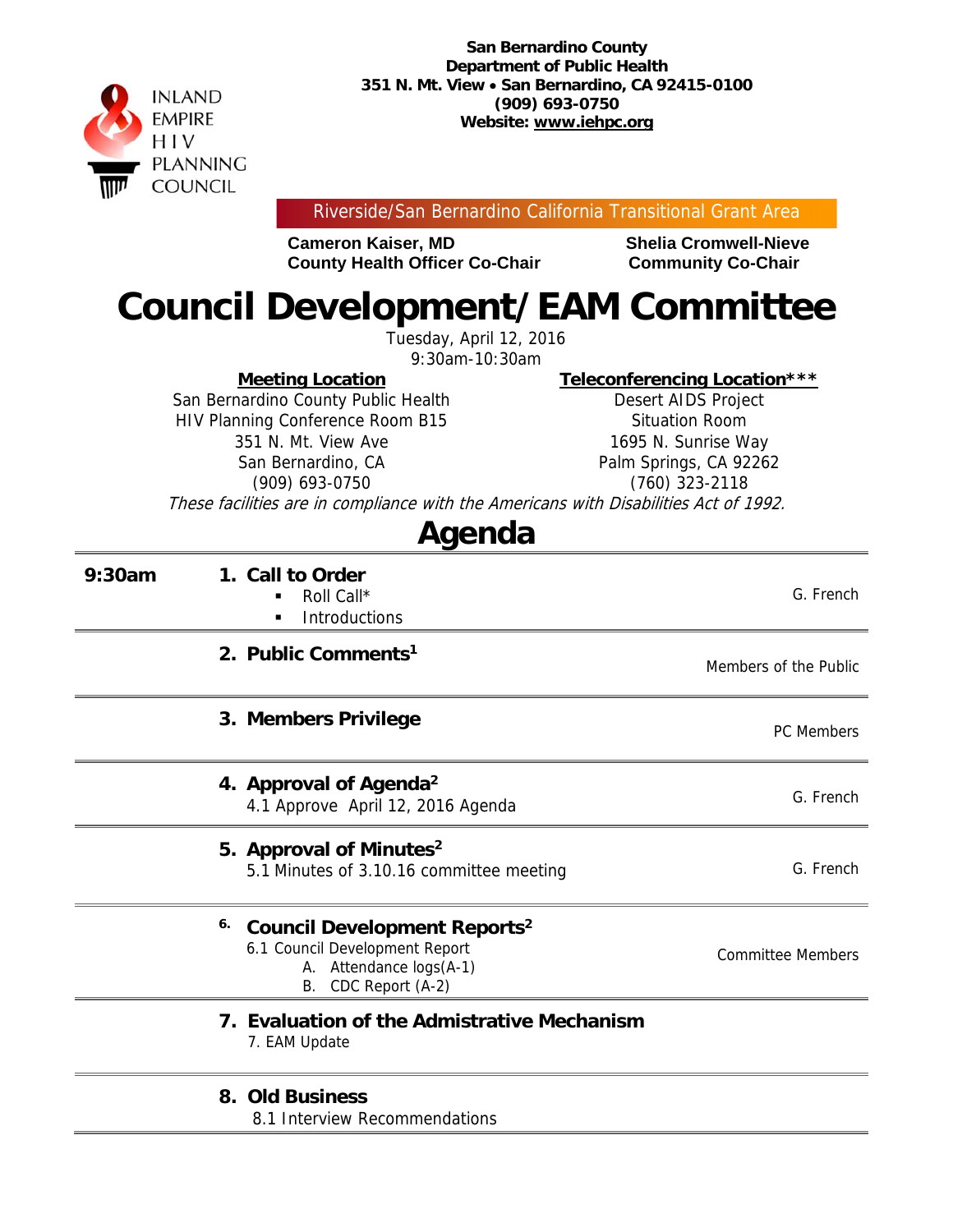| 9. New Business <sup>2</sup>                                                               | G. French             |
|--------------------------------------------------------------------------------------------|-----------------------|
| 10. Public Comments <sup>1</sup>                                                           | Members of the Public |
| 11. Members Privilege                                                                      | <b>PC</b> Members     |
| 12. Review of Action Items                                                                 | <b>PC Staff</b>       |
| 13. Agenda Setting for Next Meeting<br>May 5, 2016<br>HIV Planning Council Conference Room | G. French/Committee   |
| 14. Roll Call*                                                                             | PC Staff              |

### **10:30am 15. Adjournment** G. French

Public Comments: Any member of the public may address this meeting on items of interest that relate to the Ryan White CARE Act by completing a speaker slip to indicate their interest in addressing the Planning Council. A three-minute limitation will normally apply to each member of the public who wishes to comment, unless waived by the Chair.

<sup>2</sup> The agenda item may consist of a discussion and a vote. Public comments can be made prior to each Planning Council vote.

\* Members must be present at both roll calls to receive credit for meeting attendance.

\*\* Attachment was not available at time of printing, but will be available at the meeting.

\*\*\* Teleconferencing will be disconnected if there are no participants on the line after 15 minutes.

Requests for special accommodations (e.g., language translation) must be received 72 hours prior to the date of the meeting. Contact PC Support at (909) 693-0750.

All meetings of the Planning Council and its committees are open to interested parties from the general public. Notices are posted in compliance with the California Brown Act. Information regarding Planning Council meetings, and/or minutes of meetings are public records and are available upon request from the Planning Council Support Staff by calling (909) 693-0750 or by visiting the website http://www.iehpc.org.

Servicios en Español: Notificación para servicios de intérprete deben de someterse setenta y dos horas de anticipo. Por favor llame (909) 693-0750.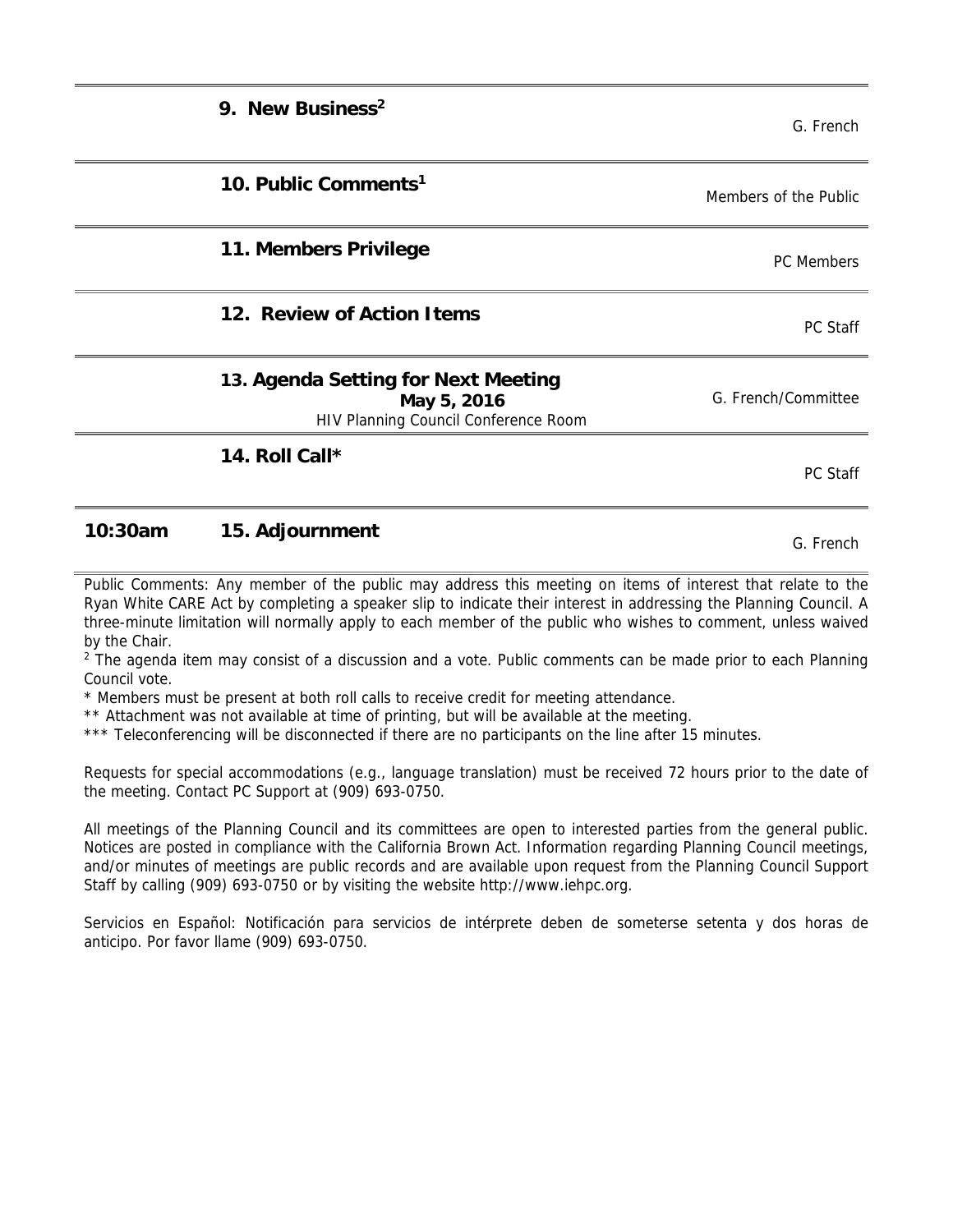|    | 2016-17 Planning Council Membership Attendance Log                                          |              |                                   |                |            |            |            |            |            |            |            |
|----|---------------------------------------------------------------------------------------------|--------------|-----------------------------------|----------------|------------|------------|------------|------------|------------|------------|------------|
|    | LEGEND: 1 = Attended Mtg; A = Absent                                                        |              |                                   |                |            |            |            |            |            |            |            |
|    | NM - No Meeting Held; NY = Not Yet a Member; LOA = Leave of Absence , AA = Approved Absence |              |                                   |                |            |            |            |            |            |            |            |
|    |                                                                                             |              |                                   |                |            |            |            |            |            |            |            |
|    | CD = Disbanded Committee; L/E = Arrived Late/Left Early; NQ - No Mtg due to Lack of quorum  |              |                                   |                |            |            |            |            |            |            |            |
|    | <b>Member &amp; County</b>                                                                  |              | <b>Committee Meeting</b>          | <b>MAR</b>     | <b>APR</b> | <b>MAY</b> | <b>JUN</b> | <b>JUL</b> | <b>SEP</b> | <b>NOV</b> | <b>JAN</b> |
| 1  | Katz                                                                                        | Marjorie     | <b>PSRA</b>                       |                |            |            |            |            |            |            |            |
|    |                                                                                             | <b>State</b> | <b>PC</b>                         |                |            |            |            |            |            |            |            |
| 2  | Chan                                                                                        | Jerry        | <b>PC</b>                         |                |            |            |            |            |            |            |            |
|    | 2nd Term                                                                                    | <b>SB</b>    | <b>Standards</b><br><b>CCC</b>    | 1<br>1         |            |            |            |            |            |            |            |
|    | End Dec 2018                                                                                |              | <b>PSRA</b>                       |                |            |            |            |            |            |            |            |
| 3  | Bridges-Cobb                                                                                | Claudette    | <b>PC</b>                         |                |            |            |            |            |            |            |            |
|    |                                                                                             | <b>State</b> | <b>PSRA</b>                       |                |            |            |            |            |            |            |            |
| 4  | Cockerhill                                                                                  | Heather      | <b>PC</b>                         |                |            |            |            |            |            |            |            |
|    |                                                                                             | <b>SB</b>    | <b>Finance</b>                    |                |            |            |            |            |            |            |            |
|    | 1st Term                                                                                    |              | <b>Standards</b>                  | AA             |            |            |            |            |            |            |            |
|    | End Dec 2016                                                                                |              | <b>PSRA</b>                       |                |            |            |            |            |            |            |            |
| 5  | Contreras                                                                                   | Berta        | <b>PC</b>                         |                |            |            |            |            |            |            |            |
|    |                                                                                             | <b>RIV</b>   | <b>CCC</b>                        | 1              |            |            |            |            |            |            |            |
|    | 1st Term                                                                                    |              | <b>CDC</b>                        | 1              |            |            |            |            |            |            |            |
|    | End Dec 2016                                                                                |              | <b>Planning</b>                   | 1              |            |            |            |            |            |            |            |
|    |                                                                                             |              | <b>EAM</b>                        | 1              |            |            |            |            |            |            |            |
|    |                                                                                             |              | <b>PSRA</b>                       |                |            |            |            |            |            |            |            |
| 6  | Cromwell                                                                                    | Shelia       | <b>PC</b>                         |                |            |            |            |            |            |            |            |
|    | 1st Term                                                                                    | <b>SB</b>    | AD-HOC                            |                |            |            |            |            |            |            |            |
|    |                                                                                             |              | <b>Empowerment</b>                | $\mathbf 1$    |            |            |            |            |            |            |            |
|    | End Dec 2015                                                                                |              | <b>PSRA</b>                       |                |            |            |            |            |            |            |            |
| 7  | French                                                                                      | Gregory      | <b>PC</b>                         |                |            |            |            |            |            |            |            |
|    | Term Out Dec 2016                                                                           | <b>RIV</b>   | <b>Bylaws</b>                     | 1              |            |            |            |            |            |            |            |
|    |                                                                                             |              | <b>Finance</b>                    |                |            |            |            |            |            |            |            |
|    |                                                                                             |              | <b>CDC</b>                        | 1              |            |            |            |            |            |            |            |
|    |                                                                                             |              | <b>Empowerment</b>                | 1              |            |            |            |            |            |            |            |
|    |                                                                                             |              | EAM                               | 1              |            |            |            |            |            |            |            |
|    |                                                                                             |              | <b>PSRA</b>                       |                |            |            |            |            |            |            |            |
| 8  | Huntsman                                                                                    | Danielle     | <b>PC</b>                         | A              |            |            |            |            |            |            |            |
|    | 1st Term                                                                                    | <b>RIV</b>   | <b>Bylaws</b><br><b>Standards</b> | 1              |            |            |            |            |            |            |            |
|    | End Dec 2016                                                                                |              | <b>PSRA</b>                       |                |            |            |            |            |            |            |            |
| 9  | Kaiser, MD                                                                                  | Cameron      | <b>PC</b>                         |                |            |            |            |            |            |            |            |
|    |                                                                                             | <b>RIV</b>   | <b>PSRA</b>                       |                |            |            |            |            |            |            |            |
| 10 | Maldonado                                                                                   | Gabriel      | <b>PC</b>                         |                |            |            |            |            |            |            |            |
|    |                                                                                             | <b>RIV</b>   | Empowerment                       | $\overline{1}$ |            |            |            |            |            |            |            |
|    | 1st Term                                                                                    |              | Planning                          | $\overline{1}$ |            |            |            |            |            |            |            |
|    | End Dec 2016                                                                                |              | <b>Finance</b>                    |                |            |            |            |            |            |            |            |
|    |                                                                                             |              | <b>PSRA</b>                       |                |            |            |            |            |            |            |            |
|    |                                                                                             |              |                                   |                |            |            |            |            |            |            |            |
|    |                                                                                             |              |                                   |                |            |            |            |            |            |            |            |
|    |                                                                                             |              |                                   |                |            |            |            |            |            |            |            |
|    |                                                                                             |              |                                   |                |            |            |            |            |            |            |            |
|    |                                                                                             |              |                                   |                |            |            |            |            |            |            |            |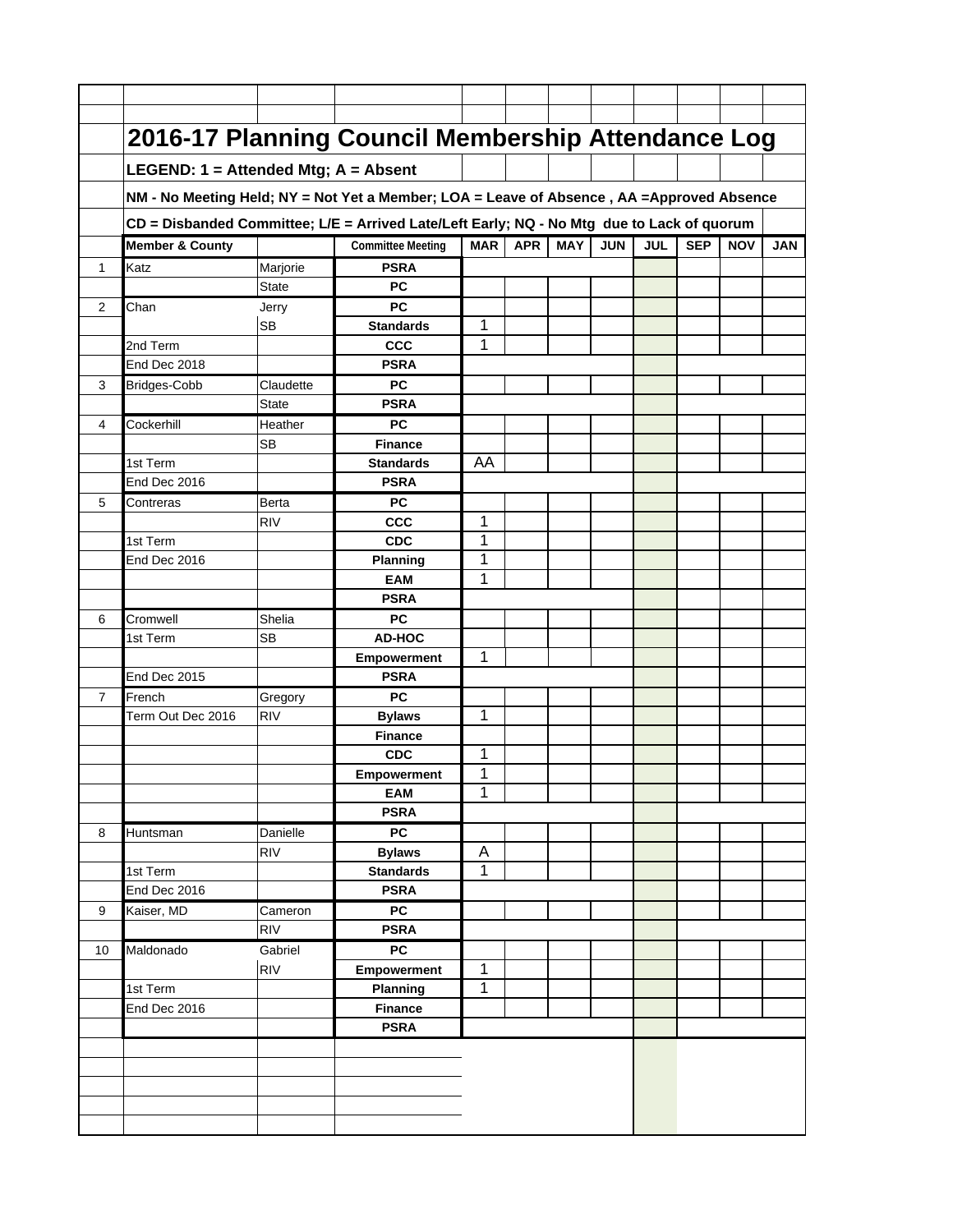|    | <b>Member &amp; County</b> |            | <b>Committee Meeting</b> | <b>MAR</b>   | <b>APR</b> | <b>MAY</b> | <b>JUN</b> | <b>JUL</b> | <b>SEP</b> | <b>NOV</b> | <b>JAN</b> |
|----|----------------------------|------------|--------------------------|--------------|------------|------------|------------|------------|------------|------------|------------|
| 11 | Ohikhuare, MD              | Maxwell    | PC                       |              |            |            |            |            |            |            |            |
|    |                            | <b>SB</b>  | <b>PSRA</b>              |              |            |            |            |            |            |            |            |
| 12 | Taylor                     | Jeff       | <b>PC</b>                |              |            |            |            |            |            |            |            |
|    |                            | <b>RIV</b> | CDC                      | 1            |            |            |            |            |            |            |            |
|    | 1st Term                   |            | Empowerment              | $\mathbf 1$  |            |            |            |            |            |            |            |
|    |                            |            | AD-HOC                   |              |            |            |            |            |            |            |            |
|    | End Dec 2016               |            | <b>PSRA</b>              |              |            |            |            |            |            |            |            |
| 13 | White                      | Lloyd      | <b>PC</b>                |              |            |            |            |            |            |            |            |
|    |                            | <b>SB</b>  | <b>Bylaws</b>            | 1            |            |            |            |            |            |            |            |
|    | 1st Term                   |            | Empowerment              | 1            |            |            |            |            |            |            |            |
|    | End Dec 2016               |            | <b>Finance</b>           |              |            |            |            |            |            |            |            |
|    |                            |            | Planning                 | 1            |            |            |            |            |            |            |            |
|    |                            |            | <b>CCC</b>               | 1            |            |            |            |            |            |            |            |
|    |                            |            | CDC                      | 1            |            |            |            |            |            |            |            |
|    |                            |            | <b>Standards</b>         | 1            |            |            |            |            |            |            |            |
|    |                            |            | <b>PSRA</b>              |              |            |            |            |            |            |            |            |
| 14 | Welden                     | Zayda      | $\overline{PC}$          |              |            |            |            |            |            |            |            |
|    |                            | <b>RIV</b> | ccc                      | 1            |            |            |            |            |            |            |            |
|    | 1st Term                   |            | Planning                 | 1            |            |            |            |            |            |            |            |
|    | End Dec 2018               |            | <b>Standards</b>         | 1            |            |            |            |            |            |            |            |
|    |                            |            | <b>PSRA</b>              |              |            |            |            |            |            |            |            |
| 15 | Smith                      | Curtis     | PC                       |              |            |            |            |            |            |            |            |
|    |                            | <b>RIV</b> | Planning                 | <b>LOA</b>   |            |            |            |            |            |            |            |
|    | 1st Term                   |            | Empowerment              | <b>LOA</b>   |            |            |            |            |            |            |            |
|    | End Dec 2018               |            | <b>CDC</b>               | <b>LOA</b>   |            |            |            |            |            |            |            |
|    |                            |            | <b>PSRA</b>              |              |            |            |            |            |            |            |            |
| 16 | Jacobson                   | Aaron      | PC                       |              |            |            |            |            |            |            |            |
|    | 1st Term                   | <b>SB</b>  | Empowerment              | 1            |            |            |            |            |            |            |            |
|    | End Dec 2018               |            | <b>Planning</b>          | 1            |            |            |            |            |            |            |            |
|    |                            |            | <b>Standards</b>         | $\mathbf{1}$ |            |            |            |            |            |            |            |
|    |                            |            | <b>AD-HOC</b>            |              |            |            |            |            |            |            |            |
|    |                            |            | <b>PSRA</b>              |              |            |            |            |            |            |            |            |
| 17 | Patterson                  | Justin     | $\overline{PC}$          |              |            |            |            |            |            |            |            |
|    | 1st Term                   | <b>SB</b>  | <b>Empowerment</b>       | Α            |            |            |            |            |            |            |            |
|    | End Dec 2018               |            | <b>CDC</b>               | A            |            |            |            |            |            |            |            |
|    |                            |            | ccc                      | A            |            |            |            |            |            |            |            |
|    |                            |            | AD-HOC                   |              |            |            |            |            |            |            |            |
|    |                            |            | <b>PSRA</b>              |              |            |            |            |            |            |            |            |
| 18 | Rukholia                   | Sameer     | PC                       |              |            |            |            |            |            |            |            |
|    | 1st Term                   | <b>RIV</b> | ccc                      |              |            |            |            |            |            |            |            |
|    | End Dec 2018               |            | <b>PSRA</b>              |              |            |            |            |            |            |            |            |
|    |                            |            |                          |              |            |            |            |            |            |            |            |
|    |                            |            |                          |              |            |            |            |            |            |            |            |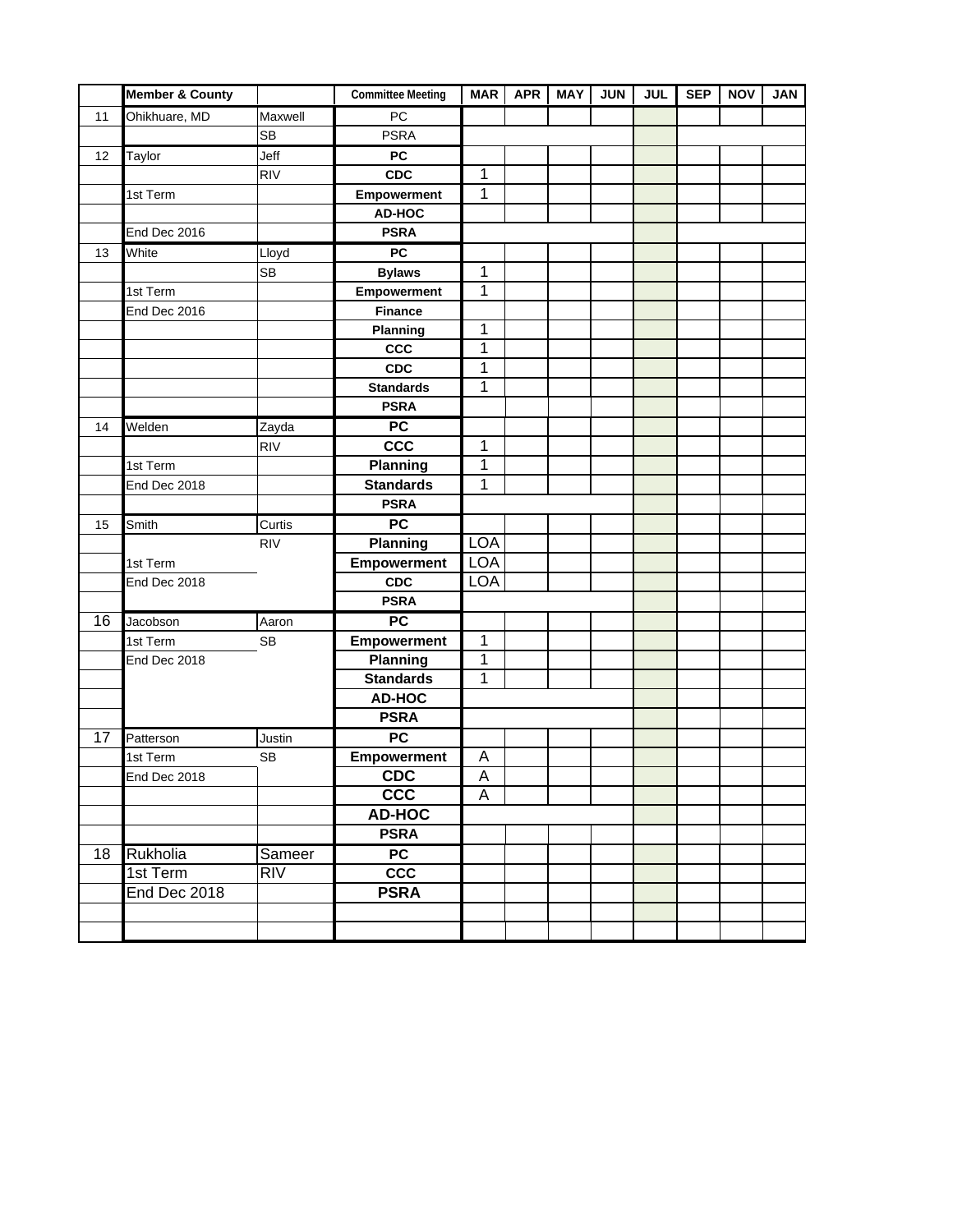

#### **5-Apr-16 Council Development Committee Report Inland Empire HIV Planning Council**

|                                                         | <b>Membership Status</b>                       |                       |                                      |
|---------------------------------------------------------|------------------------------------------------|-----------------------|--------------------------------------|
| The IEHPC Membership can total 18-32 members            |                                                |                       |                                      |
| 18                                                      |                                                |                       |                                      |
| Riverside Region is currently represented by 8 members. |                                                |                       |                                      |
| San Bernardino is currently represented by 8 members.   |                                                |                       |                                      |
| There is currently 2 members representing the State.    |                                                |                       |                                      |
|                                                         | <b>Recent Resignations/ Terminations</b>       |                       |                                      |
| <b>Member Names</b>                                     | County                                         |                       | <b>Effective Date</b>                |
| <b>Todd Lobato-Wright</b>                               | Riverside                                      |                       | 3/18/2016                            |
|                                                         |                                                |                       |                                      |
| Name                                                    | <b>Request for Application</b><br>County       |                       | <b>Date Sent</b>                     |
| Robin Delgado                                           | San Bernardino                                 |                       | 10/1/2015                            |
|                                                         |                                                |                       |                                      |
|                                                         |                                                |                       |                                      |
|                                                         |                                                |                       |                                      |
|                                                         | <b>Membership Applications Received</b>        |                       |                                      |
| Name                                                    | County                                         |                       | Date Received by PCS / Date Reviewed |
| Harry Montijo                                           | San Bernardino                                 | 7/30/2015             | 8/1/2015                             |
|                                                         |                                                |                       |                                      |
|                                                         |                                                |                       |                                      |
| Jason Merriman                                          | San Bernardino                                 | 6/10/2015             | 7/1/2015                             |
| John Vasquez                                            | Riverside                                      | 1/14/2016             | 1/15/2016                            |
|                                                         |                                                |                       |                                      |
|                                                         |                                                |                       |                                      |
| <b>Name</b>                                             | <b>Applicants Attending Meetings</b><br>County | <b>Committee Mtgs</b> | <b>Planning Council Mtgs</b>         |
| Kalayah Smith                                           | Riverside                                      | 1                     |                                      |
| Robert Menephee                                         | Riverside                                      | 1                     | 1                                    |
| Harry Montijo                                           | San Bernardino                                 | 1                     |                                      |
| John Vasquez                                            | Riverside                                      | 1                     |                                      |
| Jose Barrientos                                         | San Bernardino                                 | $\mathbf{1}$          | 1                                    |
|                                                         | <b>Scheduled Interviews</b>                    |                       |                                      |
| <b>Name</b>                                             | County                                         |                       | Date of Interview                    |
|                                                         |                                                |                       |                                      |
|                                                         |                                                |                       |                                      |
|                                                         |                                                |                       |                                      |
|                                                         |                                                |                       |                                      |
|                                                         |                                                |                       |                                      |
|                                                         | <b>BOS Approval in Process</b>                 |                       |                                      |
| <b>Name</b>                                             | County                                         |                       | <b>Anticipated PC Approval Date</b>  |
|                                                         |                                                |                       |                                      |
|                                                         |                                                |                       |                                      |
|                                                         |                                                |                       |                                      |
|                                                         |                                                |                       |                                      |
|                                                         |                                                |                       |                                      |
|                                                         |                                                |                       |                                      |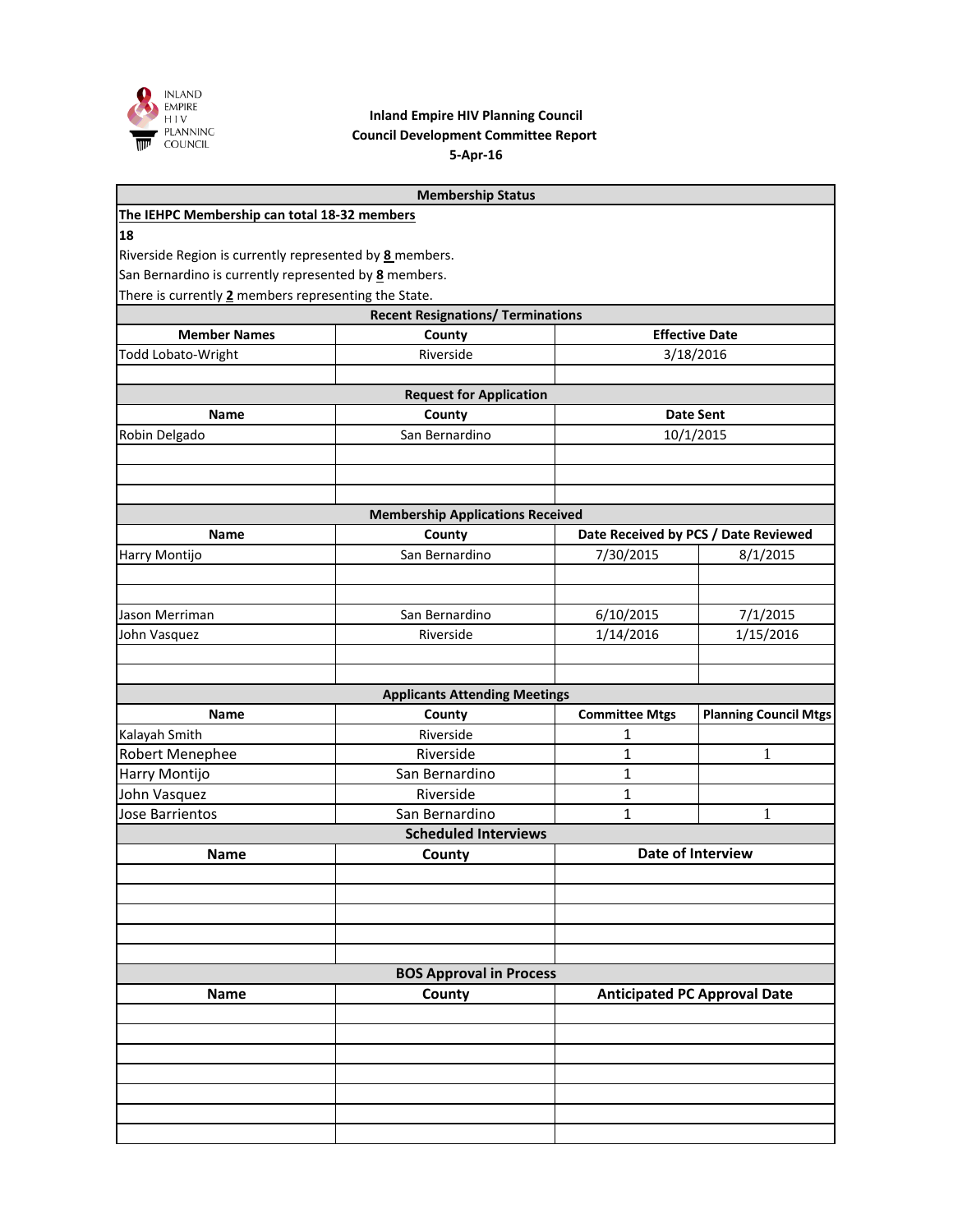#### **Matrix for Planning Council Membership Categories - Riverside/San Bernardino, CA TGA**

**HRSA Copy**

|                                                                                                                                          |             |                     |                |                                                          |             | <b>Race/Ethnicity and Gender</b> |                               |        |                                          |        |
|------------------------------------------------------------------------------------------------------------------------------------------|-------------|---------------------|----------------|----------------------------------------------------------|-------------|----------------------------------|-------------------------------|--------|------------------------------------------|--------|
| Mandated Catagories of Representation and Reflectivness of the Epidemic<br>in the TGA                                                    |             | White, Not Hispanic |                | <b>Black, Not Hispanic</b>                               |             | Hispanic                         | <b>Asian/Pacific Islander</b> |        | Am. Indian/Alaska<br><b>Native/Other</b> |        |
|                                                                                                                                          | <b>Male</b> | Female              | <b>Male</b>    | Female                                                   | <b>Male</b> | Female                           | <b>Male</b>                   | Female | <b>Male</b>                              | Female |
| Healthcare providers, including Federally Qualified Health Centers                                                                       | 1           |                     |                |                                                          |             |                                  |                               |        |                                          |        |
| $\sqrt{2}$<br>CBOs serving affected populations and AIDS service organizations (ASOs).                                                   |             |                     |                |                                                          |             |                                  |                               |        |                                          |        |
| 3<br>Social service providers, including housing and homeless services providers.                                                        |             |                     |                |                                                          |             |                                  | $\mathbf{1}$                  |        |                                          |        |
| 4<br>Mental health providers.                                                                                                            |             |                     |                |                                                          |             | $1^*$                            |                               |        |                                          |        |
| $\,$ 5 $\,$<br>Substance Abuse Providers                                                                                                 |             |                     |                |                                                          |             | $1^*$                            |                               |        |                                          |        |
| 6 Local Public Health Agencies                                                                                                           |             |                     | $\mathbf{1}$   |                                                          |             |                                  |                               |        |                                          |        |
| Hospital planning agencies or other health care planning agencies.                                                                       |             |                     |                |                                                          |             |                                  |                               |        |                                          |        |
| 8<br>Affected communities, including PLWH and historically underserved subpopulations.                                                   | 3           |                     | 3              | $\overline{1}$                                           | $\mathbf 1$ |                                  |                               |        |                                          |        |
| Representative of individuals co-infected with HIV and Hepatitis                                                                         |             |                     |                |                                                          |             |                                  |                               |        |                                          |        |
| Representative of a local Federally recognized Native American Tribe                                                                     |             |                     |                |                                                          |             |                                  |                               |        |                                          |        |
| $\boldsymbol{9}$<br>Non-elected community leaders                                                                                        |             |                     |                |                                                          |             | 1                                |                               |        | 1                                        |        |
| 10 State Medicaid Agency                                                                                                                 |             |                     |                | $\mathbf{1}$                                             |             |                                  |                               |        |                                          |        |
| 11 State Part B Agency                                                                                                                   |             | $\mathbf 1$         |                |                                                          |             |                                  |                               |        |                                          |        |
| 12<br>Part C grantees.                                                                                                                   |             | $\overline{1}$      |                |                                                          |             |                                  |                               |        |                                          |        |
| Part D grantees, or if none present, representatives of organizations addressing the<br>needs of children, youth, and families with HIV. |             |                     | $\mathbf{1}$   |                                                          |             |                                  |                               |        |                                          |        |
| 14<br>Grantees of other Federal HIV programs, including HIV prevention programs                                                          |             | $\overline{1}$      |                |                                                          |             |                                  |                               |        |                                          |        |
| 15 Representatives of formerly incarcerated PLWH.                                                                                        |             |                     |                |                                                          |             |                                  |                               |        |                                          |        |
| TOTAL                                                                                                                                    | 4           | 3                   | $\mathbf{p}$   | 2                                                        |             | 2                                | -1                            |        |                                          |        |
| <b>TOTAL Non-Aligned PLWH</b>                                                                                                            | 3           | $\mathbf{0}$        | $\overline{4}$ | *one person fulfilling multiple reflectivness categories |             | $\mathbf{0}$                     | $\mathbf 0$                   |        | $\mathbf{0}$                             |        |
| <sup>^^</sup> Not yet PC/Board approved                                                                                                  |             |                     |                |                                                          |             |                                  |                               |        |                                          | 19     |

**9**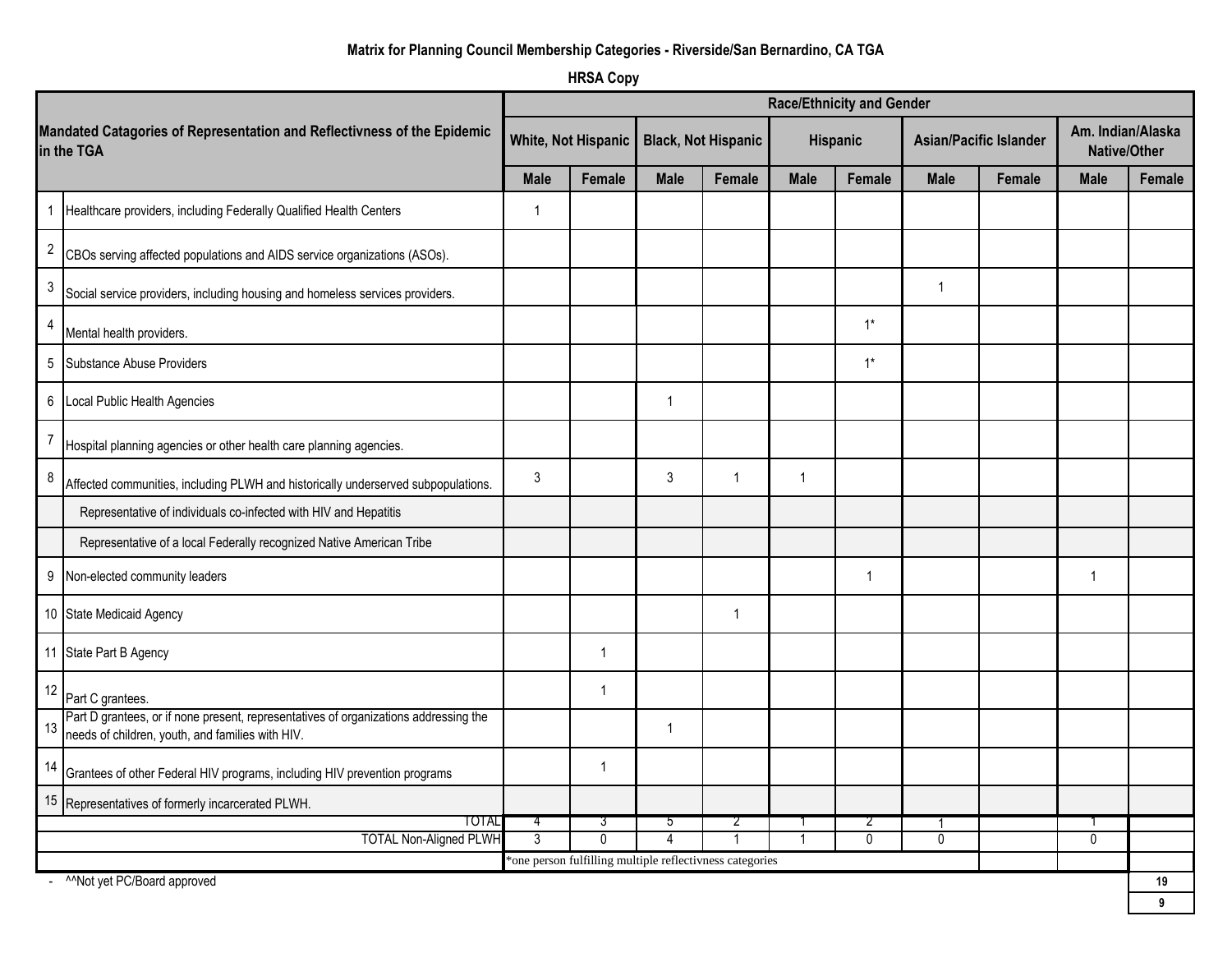#### **Matrix for Planning Council Membership Categories - Riverside/San Bernardino, CA TGA**

| <b>Council Approved Copy</b> |  |  |
|------------------------------|--|--|
|                              |  |  |

| Mandated Catagories of Representation and Reflectivness of the Epidemic in the<br><b>TGA</b>                                                   |                | White, Not Hispanic                                      |                | <b>Black, Not Hispanic</b> |                | Hispanic       |             | <b>Asian/Pacific Islander</b> |              | Am. Indian/Alaska<br>Native/Other |  |
|------------------------------------------------------------------------------------------------------------------------------------------------|----------------|----------------------------------------------------------|----------------|----------------------------|----------------|----------------|-------------|-------------------------------|--------------|-----------------------------------|--|
|                                                                                                                                                |                | Female                                                   | <b>Male</b>    | Female                     | <b>Male</b>    | Female         | <b>Male</b> | Female                        | <b>Male</b>  | Female                            |  |
| Healthcare providers, including Federally Qualified Health Centers<br>$\mathbf{1}$                                                             | $\overline{1}$ |                                                          |                |                            |                |                |             |                               |              |                                   |  |
| $\overline{c}$<br>CBOs serving affected populations and AIDS service organizations (ASOs).                                                     |                |                                                          |                |                            |                |                |             |                               |              |                                   |  |
| 3<br>Social service providers, including housing and homeless services providers.                                                              |                |                                                          |                |                            |                |                | -1          |                               |              |                                   |  |
| 4<br>Mental health providers.                                                                                                                  |                |                                                          |                |                            |                | $1*$           |             |                               |              |                                   |  |
| 5<br>Substance Abuse Providers                                                                                                                 |                |                                                          |                |                            |                | $1^*$          |             |                               |              |                                   |  |
| 6<br>Local Public Health Agencies                                                                                                              |                |                                                          | 1              |                            |                |                |             |                               |              |                                   |  |
| 7<br>Hospital planning agencies or other health care planning agencies.                                                                        |                |                                                          |                |                            |                |                |             |                               |              |                                   |  |
| 8<br>Affected communities, including PLWH and historically underserved subpopulations.                                                         | 3              |                                                          | 3              | $\overline{1}$             | $\overline{1}$ |                |             |                               |              |                                   |  |
| Representative of individuals co-infected with HIV and Hepatitis                                                                               |                |                                                          |                |                            |                |                |             |                               |              |                                   |  |
| Representative of a local Federally recognized Native American Tribe                                                                           |                |                                                          |                |                            |                |                |             |                               |              |                                   |  |
| 9<br>Non-elected community leaders                                                                                                             |                |                                                          |                |                            |                |                |             |                               | $\mathbf 1$  |                                   |  |
| 10 State Medicaid Agency                                                                                                                       |                |                                                          |                | $\overline{1}$             |                |                |             |                               |              |                                   |  |
| 11 State Part B Agency                                                                                                                         |                | 1                                                        |                |                            |                |                |             |                               |              |                                   |  |
| 12<br>Part C grantees.                                                                                                                         |                | 1                                                        |                |                            |                |                |             |                               |              |                                   |  |
| Part D grantees, or if none present, representatives of organizations addressing the<br>13<br>needs of children, youth, and families with HIV. |                |                                                          | $\mathbf{1}$   |                            |                |                |             |                               |              |                                   |  |
| 14<br>Grantees of other Federal HIV programs, including HIV prevention programs                                                                |                | $\mathbf{1}$                                             |                |                            |                |                |             |                               |              |                                   |  |
| 15<br>Representatives of formerly incarcerated PLWH.                                                                                           |                |                                                          |                |                            |                |                |             |                               |              |                                   |  |
| <b>TOTAL</b>                                                                                                                                   | $\overline{4}$ | 3                                                        | 5              | $\overline{2}$             |                | $\overline{2}$ | $\mathbf 1$ |                               | $\mathbf{1}$ |                                   |  |
| <b>TOTAL Non-Aligned PLWH</b>                                                                                                                  | $\overline{3}$ | $\mathbf 0$                                              | $\overline{4}$ | $\overline{1}$             | $\overline{1}$ | $\mathbf 0$    | $\pmb{0}$   |                               | $\mathbf 0$  |                                   |  |
| ^^Not yet PC/Board approved                                                                                                                    |                | *one person fulfilling multiple reflectivness categories |                |                            |                |                |             |                               |              | 19                                |  |

**9**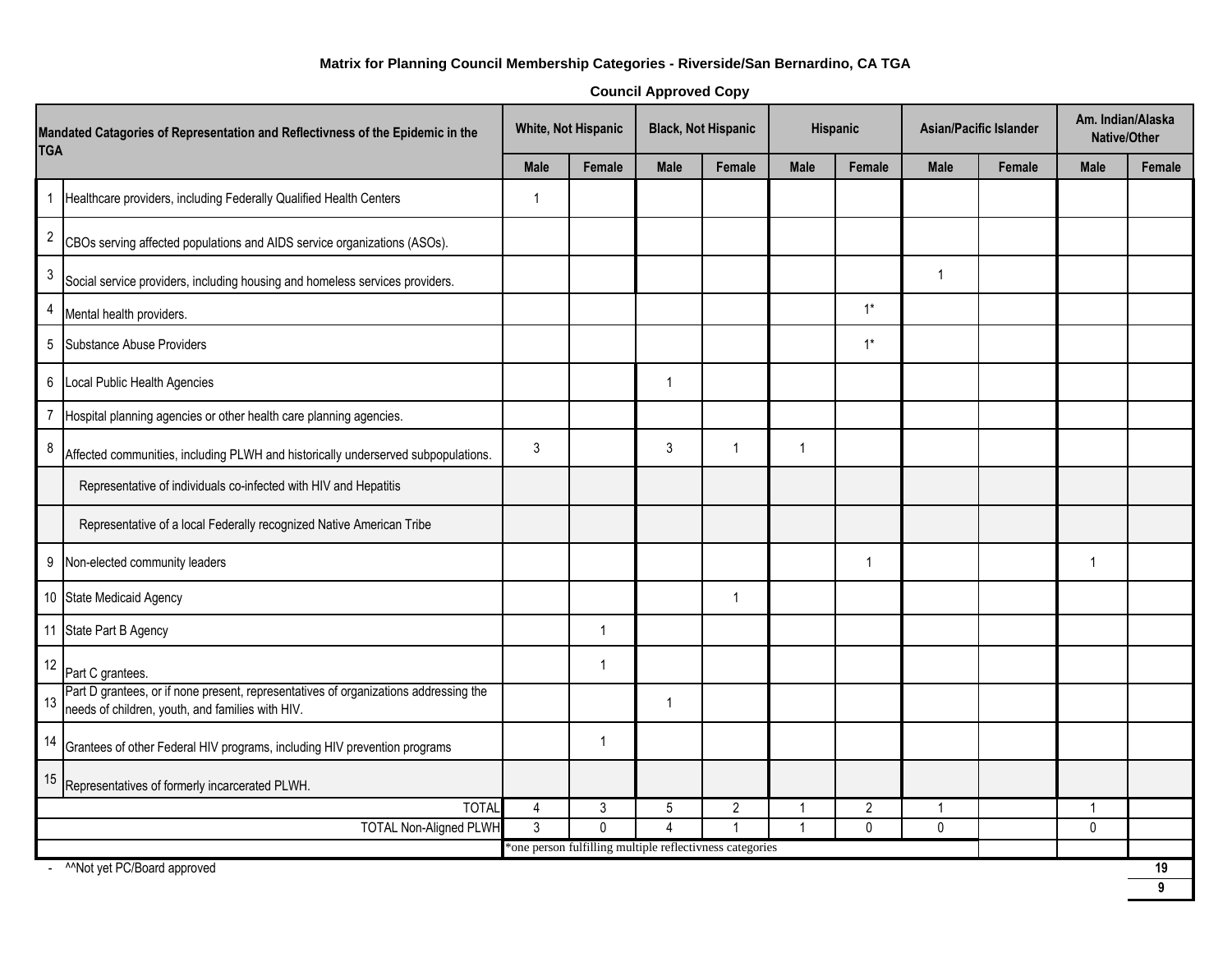#### **Council Approved Copy Table 4: Reflectiveness of Non-aligned Consumers and Planning Council Members by Demographic Group**

#### **TGA: Riverside/San Bernardino, California**

| Total Authorized Members according to the Bylaws: |       |
|---------------------------------------------------|-------|
| Total Members as of 1/7/16:                       | 19    |
| <b>Total Non-Aligned Consumers:</b>               | a     |
| Percent Non-Aligned Consumers:                    | 47.4% |

| <b>Race/Ethnicity</b>               | Living with HIV/AIDS in the<br>TGA through 12/31/14 |         |               | <b>Members of the</b><br><b>Planning Council</b> | <b>Non-Aligned</b><br><b>Consumers on Planning</b><br><b>Council</b> |         |  |
|-------------------------------------|-----------------------------------------------------|---------|---------------|--------------------------------------------------|----------------------------------------------------------------------|---------|--|
|                                     | <b>Number</b>                                       | Percent | <b>Number</b> | Percent                                          | <b>Number</b>                                                        | Percent |  |
| White, not Hispanic                 | 4442                                                | 49.5%   | 7             | 36.8                                             | 3                                                                    | 33.3    |  |
| Black, not Hispanic                 | 1417                                                | 15.8%   | 6             | 31.6                                             | 4                                                                    | 44.4    |  |
| Hispanic                            | 2820                                                | 31.4%   | 4             | 21.1                                             | 2                                                                    | 22.2    |  |
| Asian/Pacific Islander              | 161                                                 | 1.8%    |               | 5.3                                              | $\Omega$                                                             | 0.0     |  |
| American Indian/Alaska Native/Other | 38                                                  | 0.4%    |               | 5.3                                              | 0                                                                    | 0.0     |  |
| Multi-Race                          | 100                                                 | 1.1%    | $\Omega$      | 0.0                                              | $\Omega$                                                             | 0.0     |  |
| Unkown                              | $\overline{2}$                                      | $0.0\%$ | 0             | 0.0                                              | $\Omega$                                                             | 0.0     |  |
| Total                               | 8980                                                | 100.0%  | 19            | 100.0                                            | 9                                                                    | 100.0   |  |
| <b>Gender</b>                       |                                                     |         |               |                                                  |                                                                      |         |  |
| Male                                | 7756                                                | 86.4%   | 12            | 63.2                                             | 8                                                                    | 63.2    |  |
| Female                              | 1224                                                | 13.6%   | 7             | 36.8                                             | 1                                                                    | 36.8    |  |
| Total                               | 8980                                                | 100.0%  | 19            | 100.0                                            | 9                                                                    | 100.0   |  |

Note: Modes of transmission should be considered when constructing reflective PLWH membership, but are not required.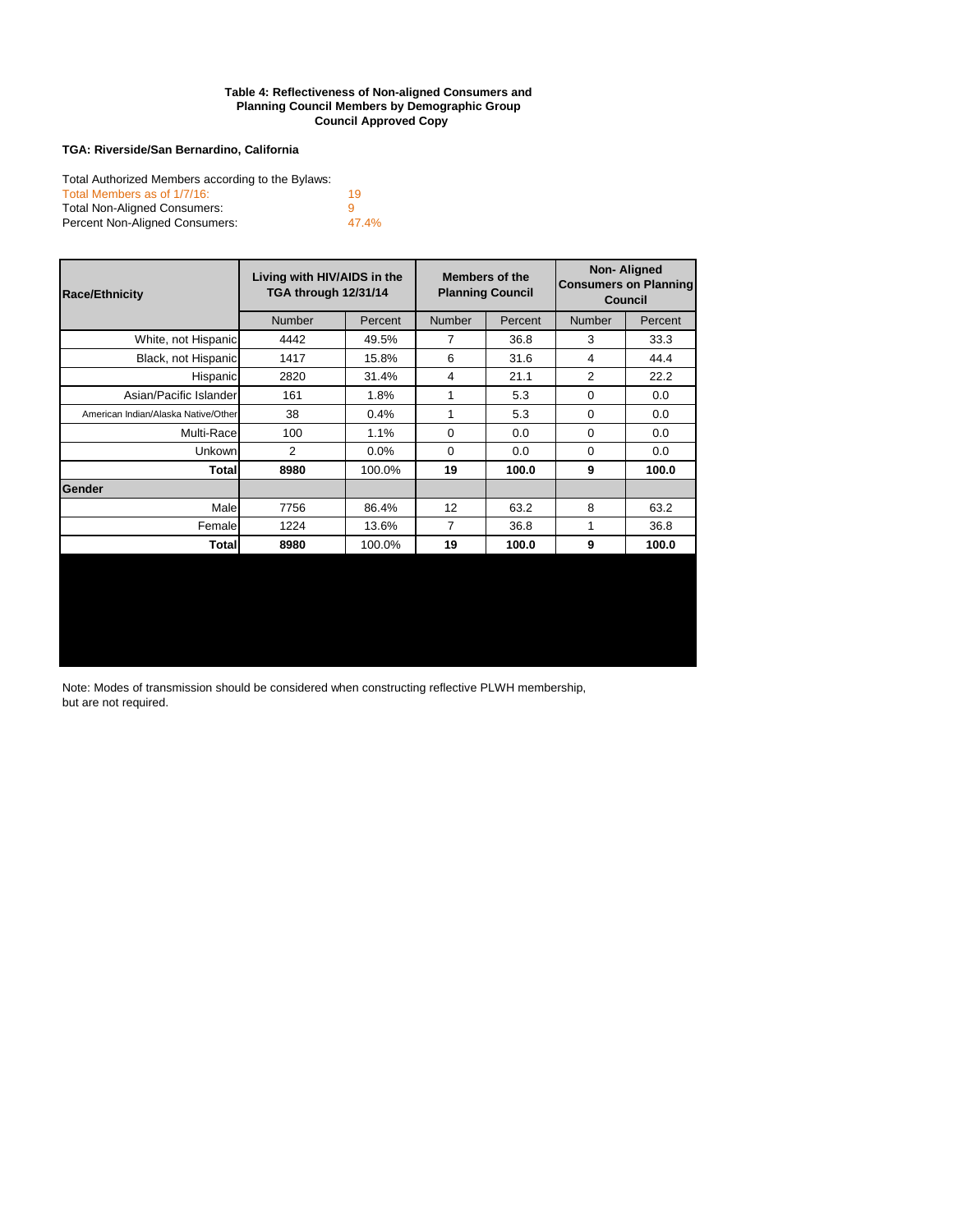#### **HRSA Copy Table 4: Reflectiveness of Non-aligned Consumers and Planning Council Members by Demographic Group**

#### **TGA: Riverside/San Bernardino, California**

Total Authorized Members according to the Bylaws:

| Total Members as of 1/7/16          | 19       |
|-------------------------------------|----------|
| <b>Total Non-Aligned Consumers:</b> | <b>Q</b> |
| Percent Non-Aligned Consumers:      | 47.4%    |

| <b>Race/Ethnicity</b>         | Living with HIV/AIDS in the<br>TGA through 12/31/14 |         |               | <b>Members of the</b><br><b>Planning Council</b> | <b>Non-Aligned</b><br><b>Consumers on Planning</b><br><b>Council</b> |         |  |
|-------------------------------|-----------------------------------------------------|---------|---------------|--------------------------------------------------|----------------------------------------------------------------------|---------|--|
|                               | <b>Number</b>                                       | Percent | <b>Number</b> | Percent                                          | <b>Number</b>                                                        | Percent |  |
| White, not Hispanic           | 4442                                                | 49.5%   | 8             | 42.1                                             | 5                                                                    | 50.0    |  |
| Black, not Hispanic           | 1417                                                | 15.8%   | 8             | 42.1                                             | 5                                                                    | 50.0    |  |
| <b>Hispanic</b>               | 2820                                                | 31.4%   | 2             | 10.5                                             | 0                                                                    | 0.0     |  |
| Asian/Pacific Islander        | 161                                                 | 1.8%    | 1             | 5.3                                              | $\Omega$                                                             | 0.0     |  |
| American Indian/Alaska Native | 38                                                  | 0.4%    | $\mathbf 0$   | 0.0                                              | 0                                                                    | 0.0     |  |
| Multi-Race                    | 100                                                 | 1.1%    | $\Omega$      | 0.0                                              | $\Omega$                                                             | 0.0     |  |
| Unkown                        | $\overline{2}$                                      | 0.0%    | $\Omega$      | 0.0                                              | $\Omega$                                                             | 0.0     |  |
| Total                         | 8980                                                | 100.0%  | 19            | 100.0                                            | 10                                                                   | 100.0   |  |
| <b>Gender</b>                 |                                                     |         |               |                                                  |                                                                      |         |  |
| Male                          | 7756                                                | 86.4%   | 11            | 57.9                                             | 9                                                                    | 57.9    |  |
| Female                        | 1224                                                | 13.6%   | 8             | 42.1                                             | 1                                                                    | 42.1    |  |
| Total                         | 8980                                                | 100.0%  | 19            | 100.0                                            | 10                                                                   | 100.0   |  |
|                               |                                                     |         |               |                                                  |                                                                      |         |  |

Note: Modes of transmission should be considered when constructing reflective PLWH membership, but are not required.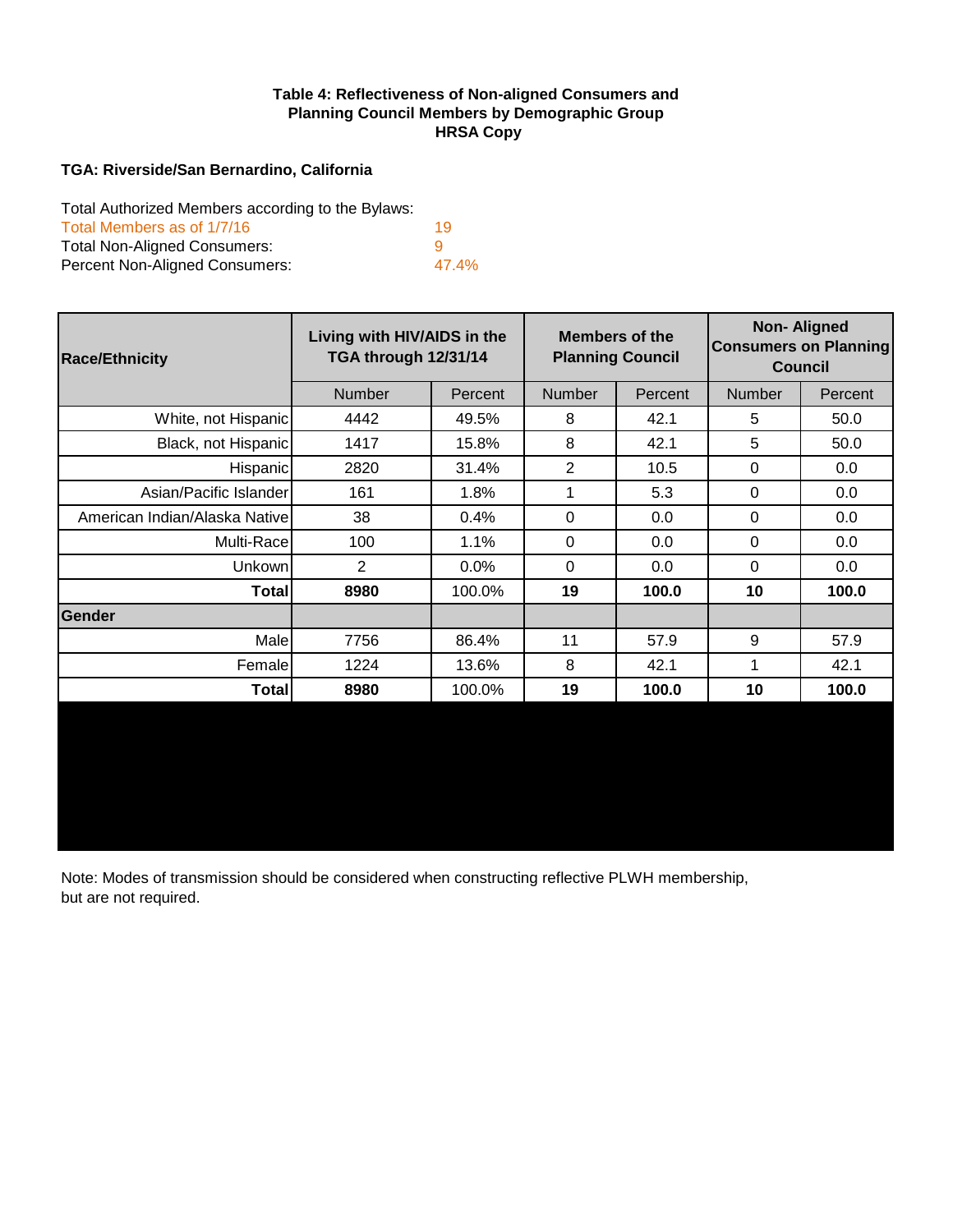## **Planning Council Training Schedule and Workplan**

| <b>Jan-16</b>                                                                                           | $Feb-16$                                   | <b>Mar-16</b>              | <b>Apr-16</b>                                                             |
|---------------------------------------------------------------------------------------------------------|--------------------------------------------|----------------------------|---------------------------------------------------------------------------|
| <b>Required Documents &amp; Available</b><br>Forms- (PC Staff)<br><b>Review Roberts rules of Orders</b> | <b>No Council Meeting</b>                  | <b>No Council Meeting</b>  | Bylaws Udate and PSRA Training;<br>Integrated Prevention and Care<br>Plan |
| $May-16$                                                                                                | $Jun-16$                                   | $Jul-16$                   | <b>Aug-16</b>                                                             |
| <b>No Council Meeting</b>                                                                               | <b>Integrated Prevention and Care Plan</b> | PS&RA Training             | <b>No Council Meeting</b>                                                 |
|                                                                                                         |                                            | PS&RA Summit               |                                                                           |
|                                                                                                         |                                            |                            |                                                                           |
| <b>Sep-16</b><br><b>No Council Meeting</b>                                                              | <b>Oct-16</b><br><b>No Council Meeting</b> | <b>Nov-15</b><br>Elections | <b>Dec-15</b><br>No Council Meeting                                       |
|                                                                                                         |                                            |                            |                                                                           |
|                                                                                                         |                                            |                            |                                                                           |

Other training possibilities, to be scheduled: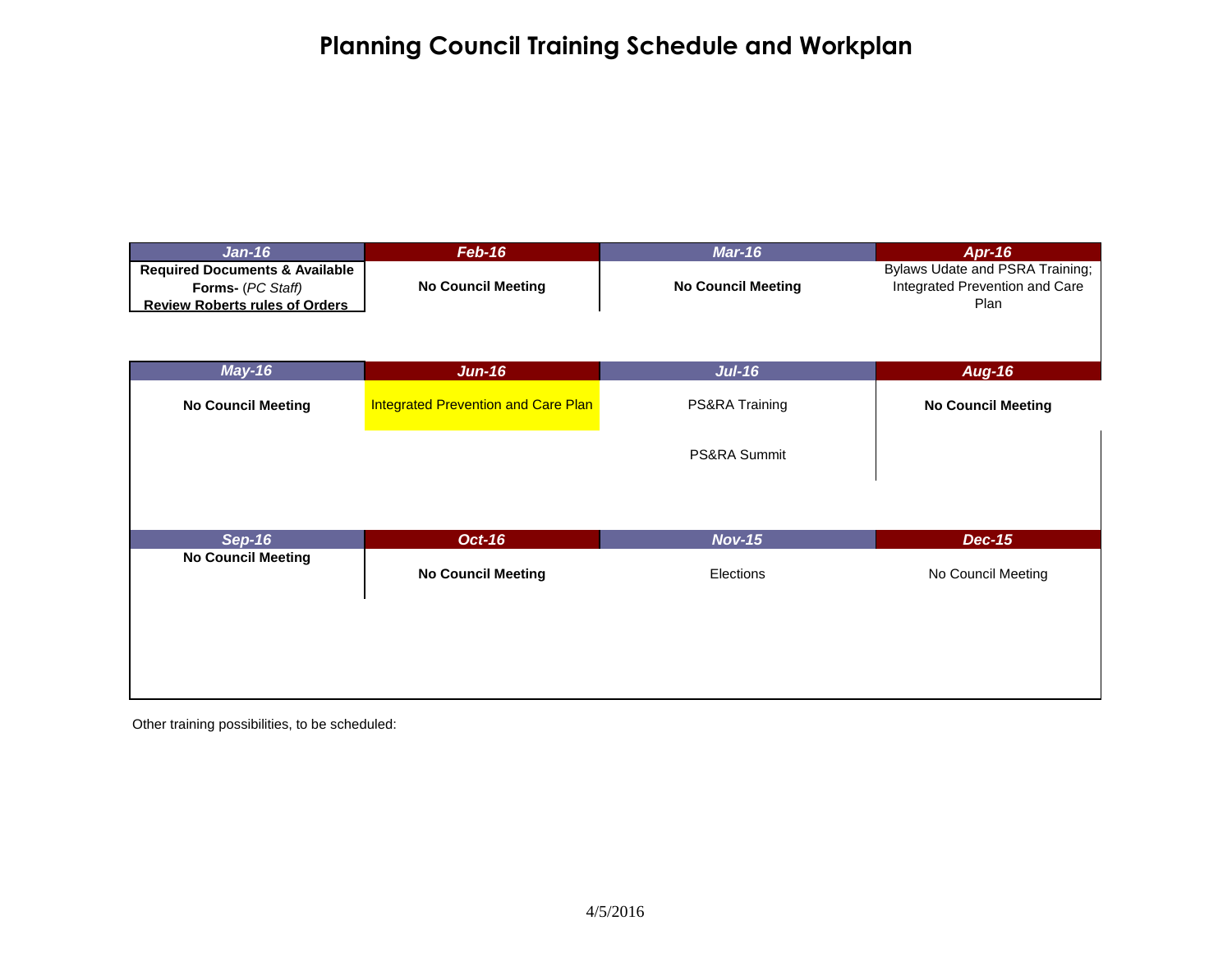

Riverside/San Bernardino California Transitional Grant Area

**Cameron Kaiser, MD Shelia Cromwell-Nieve County Health Officer Co-Chair Community Co-Chair** 

# **Council Development/EAM Committee**

Thursday March 10, 2016

9:00am-10:30am

**Meeting Location** 

San Bernardino County Public Health HIV Planning Conference Room B15 351 N. Mt. View Ave San Bernardino, CA (909) 693-0750

**Teleconferencing Location\*\*\*** 

Desert AIDS Project Situation Room 1695 N. Sunrise Way Palm Springs, CA 92262 (760) 323-2118

These facilities are in compliance with the Americans with Disabilities Act of 1992.

## **Minutes**

**Members:** B. Contreras, G. Maldonado, G. French, L. White, S. Cromwell-Nieve, A. Jacobson **Staff:** A. Fox, S. Beamon **Public:** R. Jordon, K. Smith

| 9:00am | 1. Call to Order<br>Roll Call*<br>٠<br><b>Introductions</b>                                                                                                                                                                                                          | G. French             |
|--------|----------------------------------------------------------------------------------------------------------------------------------------------------------------------------------------------------------------------------------------------------------------------|-----------------------|
|        | 2. Public Comments <sup>1-</sup><br><b>None</b>                                                                                                                                                                                                                      | Members of the Public |
|        | 3. Members Privilege<br>G. French had Tax assistance information for low<br>income individuals for both Riverside and San<br>Bernardino Counties. He also announced that FAP<br>hosted an HIV Awareness night on Feb 23rd celebrating<br><b>Black History Month.</b> | <b>PC</b> Members     |
|        | 4. Approval of Agenda <sup>2</sup><br>4.1 Approve March 10, 2016 Agenda - There was a<br>motion to approve the March 10, 2016 agenda. M/S/C:<br>B. Contrareas, L. White - No Abstentions                                                                             | G. French             |
|        | 5. Approval of Minutes <sup>2</sup><br>5.1 Minutes of 1.7.16 committee meeting<br>There was a motion to approve the 1.7.16 minutes.<br>M/S/C: L. White, B. Contrareas - No Abstentions                                                                               | G. French             |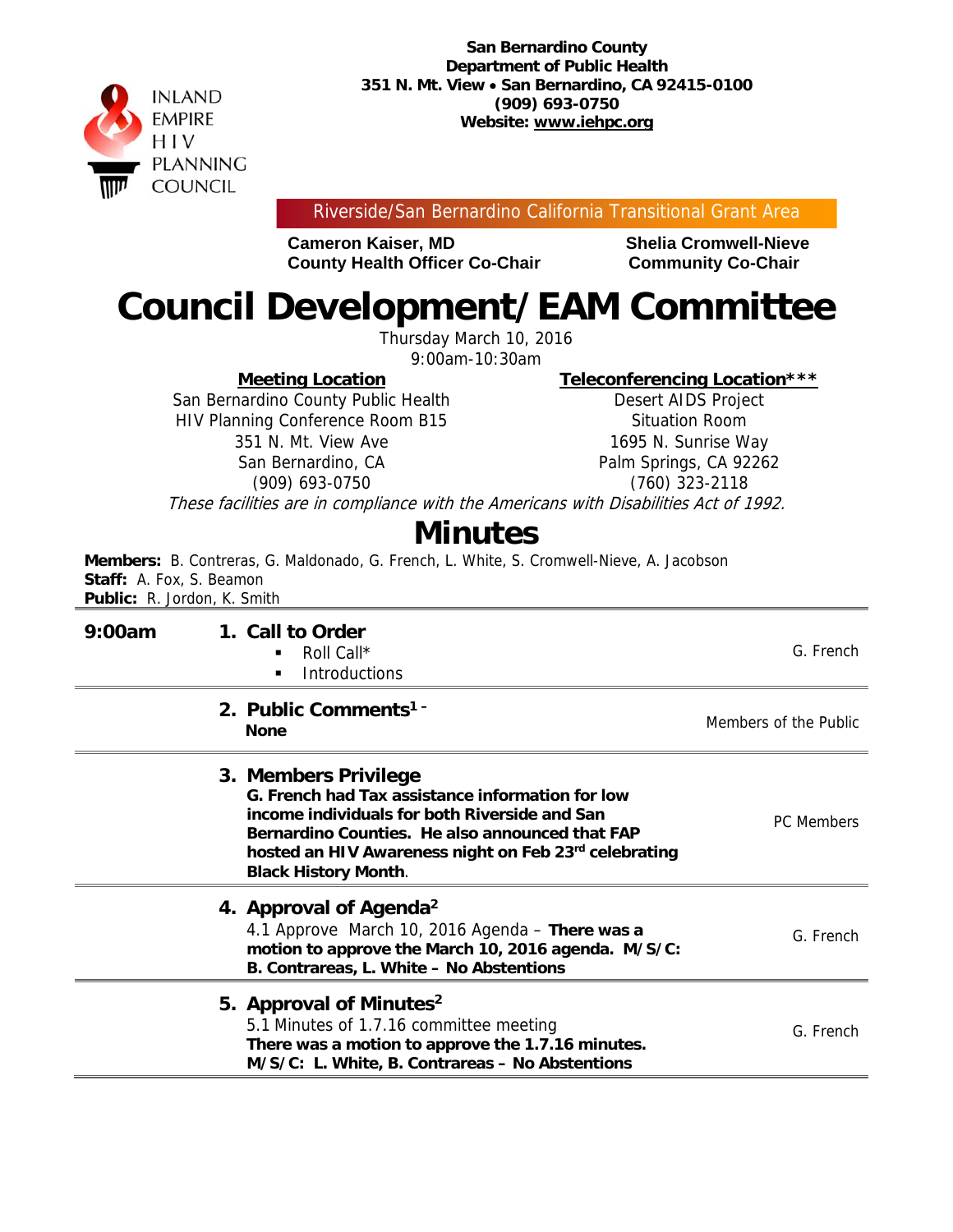|  | <sup>6.</sup> Council Development Reports <sup>2</sup><br>6.1 Council Development Report<br>A. Attendance $log(A-1)$ – Committee reviewed<br>council attendance. It was noted that<br>T. Lobato-Wright would be receiving an auto-<br>termination letter. A. Fox stated that she<br>created a new form for the new fiscal year. |                          |
|--|---------------------------------------------------------------------------------------------------------------------------------------------------------------------------------------------------------------------------------------------------------------------------------------------------------------------------------|--------------------------|
|  | B. CDC Report $(A-2)$ – We do have requests for<br>application. Victor Perez, Desert Hot Springs<br>submitted his application for council<br>membership. Application was received via<br>email. Three applicants are scheduled for<br>interviews today. J. Barrientos, T. Evans and                                             | <b>Committee Members</b> |

**R. Menephee. Committee reviewed council reflectivity. We need to recruit more "white" people in order to reflect the ethnicity of the TGA. The federal madates states that 33% of Council membership must be consumers of Ryan White. The Council's consumer** 

| 7. Evaluation of the Admistrative Mechanism                |
|------------------------------------------------------------|
| 7. EAM Update – The focus this year is to complete last    |
| year's EAM. The final report did not have an evaluation of |
| the PSRA or the grant application.                         |

**representation is 47%.** 

 $\equiv$ 

| 9. New Business <sup>2</sup><br>9.1 Review Committee Workplan $(A-3)$ – The committee<br>reviewed workplan.<br>9.2 Review of 2015 Council Assessments (A-4) – (pg. 13)<br>Committee reviewed Council self-assessment summaries.<br>9.3 Council Member USCA attendance - There was a<br>motion to recommend G. French to represent the Council at<br>the USCA Conferene in September, 2016. M/S/C: L.<br>White, B. Contrareas<br>9.4 Lenora Ford-Watson Recognition - A. Fox stated<br>that L. Ford-Watson will be attending the next council<br>meeting and that the Council can recognize her<br>membership. | G. French             |
|---------------------------------------------------------------------------------------------------------------------------------------------------------------------------------------------------------------------------------------------------------------------------------------------------------------------------------------------------------------------------------------------------------------------------------------------------------------------------------------------------------------------------------------------------------------------------------------------------------------|-----------------------|
| 10. Public Comments <sup>1</sup><br>No comments                                                                                                                                                                                                                                                                                                                                                                                                                                                                                                                                                               | Members of the Public |
| 11. Members Privilege<br><b>None</b>                                                                                                                                                                                                                                                                                                                                                                                                                                                                                                                                                                          | <b>PC</b> Members     |
| 12. Review of Action Items<br>Staff will:<br>1. Forward committee recommendation that G.<br>French attend the conference in September to the<br>council.                                                                                                                                                                                                                                                                                                                                                                                                                                                      | <b>PC Staff</b>       |